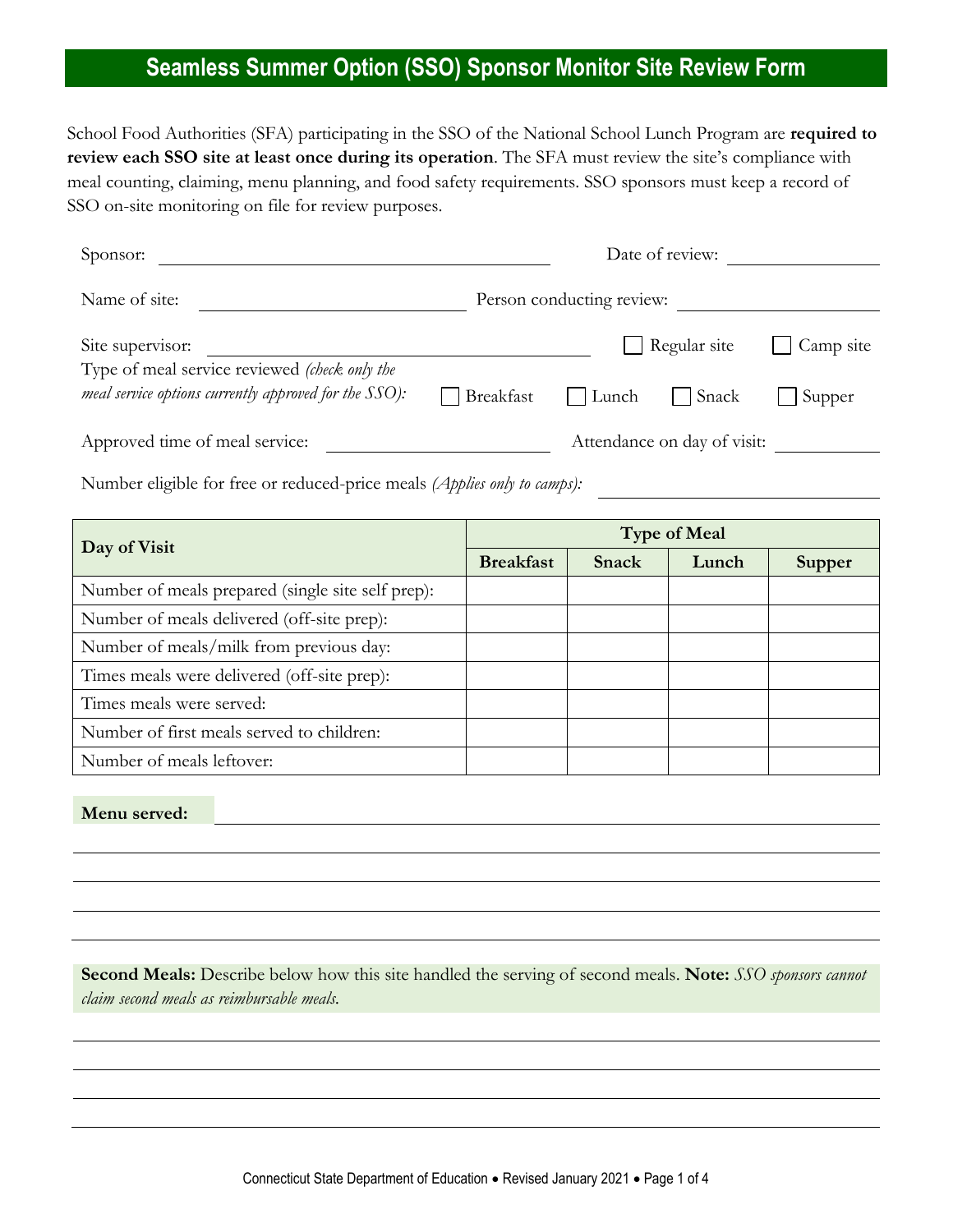| <b>SSO Requirements</b>                                                                          |     |                |  |  |  |
|--------------------------------------------------------------------------------------------------|-----|----------------|--|--|--|
| Indicate if the site met the requirements below.                                                 | Yes | N <sub>o</sub> |  |  |  |
| Are meals served as a unit?                                                                      |     |                |  |  |  |
| Did the meal match the menu planned?                                                             |     |                |  |  |  |
| Were all meal pattern requirements met?                                                          |     |                |  |  |  |
| Are all children fed onsite?                                                                     |     |                |  |  |  |
| Are meals planned and prepared with one meal per child in mind?                                  |     |                |  |  |  |
| Are accurate counts taken of meals served?                                                       |     |                |  |  |  |
| Are meal production records kept?                                                                |     |                |  |  |  |
| Does site have sufficient food service supervision?                                              |     |                |  |  |  |
| Is an inventory record being kept?                                                               |     |                |  |  |  |
| Is there proper sanitation and storage?                                                          |     |                |  |  |  |
| Are meals served within the times specified on the site sheets?                                  |     |                |  |  |  |
| Are records of adult meals kept?                                                                 |     |                |  |  |  |
| Is there documentation of children eligible for free or reduced-price meals,<br>if applicable?   |     |                |  |  |  |
| Are meals counted before signing the delivery receipt?<br>(Applies only to off-site prep)        |     |                |  |  |  |
| Are meals checked for quality?                                                                   |     |                |  |  |  |
| Are there provisions for storing or returning excess meals?                                      |     |                |  |  |  |
| Is the site supervisor following established procedures to make meal order<br>adjustments?       |     |                |  |  |  |
| Does site have a place to serve children's meals in case of inclement weather,<br>if applicable? |     |                |  |  |  |
| Is there a nondiscrimination poster provided by the sponsor displayed in a<br>prominent place?   |     |                |  |  |  |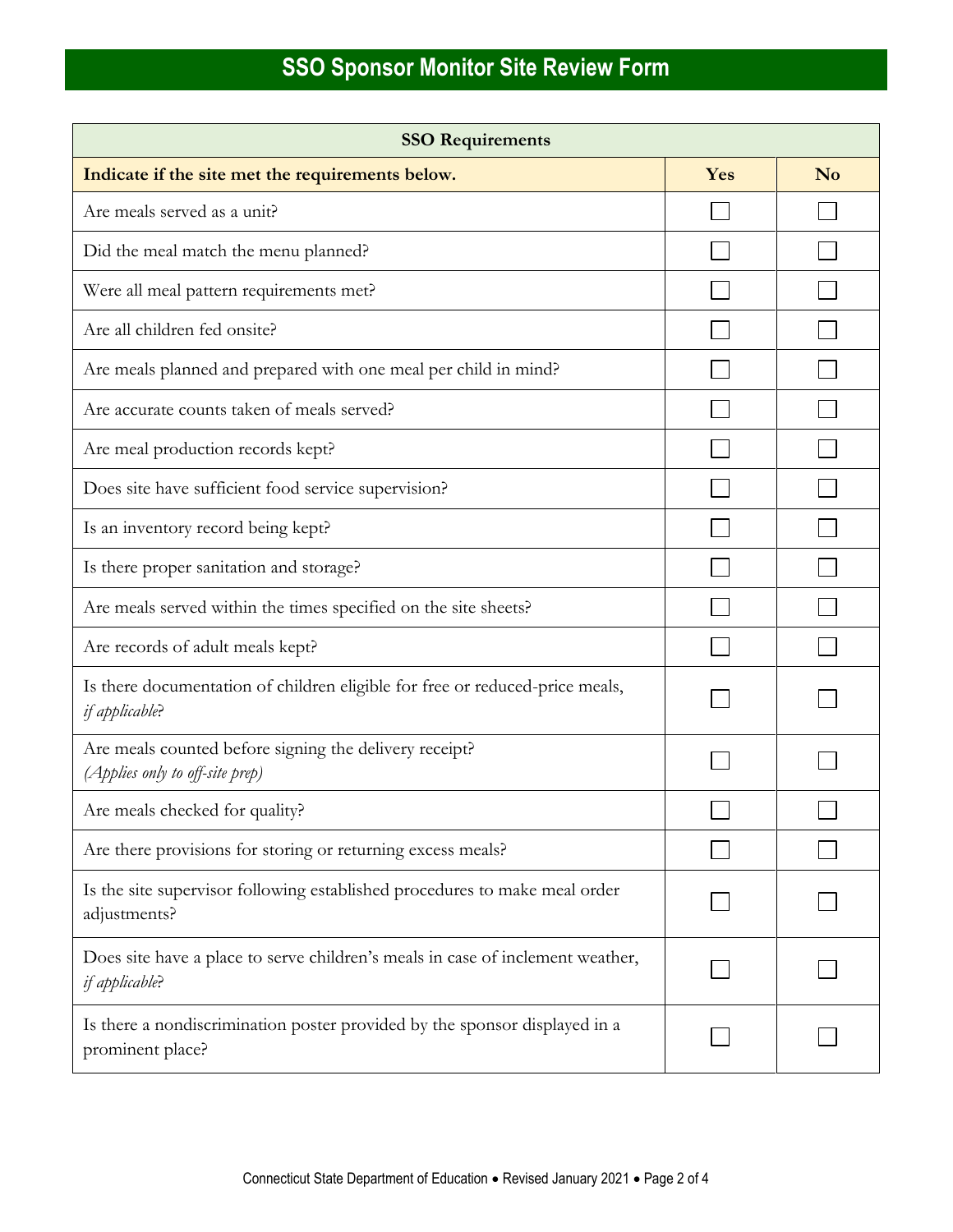## **SSO Sponsor Monitor Site Review Form**

| <b>Major Violations</b>                                                                                                                                                                                                                                                                      |     |                |  |  |  |  |
|----------------------------------------------------------------------------------------------------------------------------------------------------------------------------------------------------------------------------------------------------------------------------------------------|-----|----------------|--|--|--|--|
| Indicate if the violations below occurred at the site.                                                                                                                                                                                                                                       | Yes | N <sub>o</sub> |  |  |  |  |
| Adult meals were included in count of meals served to children.<br>1.                                                                                                                                                                                                                        |     |                |  |  |  |  |
| Children consumed meals off-site. Note: Off-site consumption is allowed if the<br>2.<br>SSO sponsor has a CSDE-approved non-congregate feeding waiver.                                                                                                                                       |     |                |  |  |  |  |
| 3. The meal pattern was not met (please specify):                                                                                                                                                                                                                                            |     |                |  |  |  |  |
| Meals were not served as a unit.<br>4.                                                                                                                                                                                                                                                       |     |                |  |  |  |  |
| Check below if these violations occurred at the site. Explain any checked items.                                                                                                                                                                                                             |     |                |  |  |  |  |
| No records<br>5.                                                                                                                                                                                                                                                                             |     |                |  |  |  |  |
| Incomplete records<br>6.                                                                                                                                                                                                                                                                     |     |                |  |  |  |  |
| Poor sanitation<br>7.                                                                                                                                                                                                                                                                        |     |                |  |  |  |  |
| Other (please specify)<br>8.                                                                                                                                                                                                                                                                 |     |                |  |  |  |  |
| Corrective action discussed with:<br>Name:<br>Title:<br><u>and the state of the state of the state of the state of the state of the state of the state of the state of the state of the state of the state of the state of the state of the state of the state of the state of the state</u> |     |                |  |  |  |  |
| Corrective action taken:                                                                                                                                                                                                                                                                     |     |                |  |  |  |  |
|                                                                                                                                                                                                                                                                                              |     |                |  |  |  |  |
| Site supervisor's comments:                                                                                                                                                                                                                                                                  |     |                |  |  |  |  |
| I certify that the information above is correct.                                                                                                                                                                                                                                             |     |                |  |  |  |  |

*Monitor's signature Site supervisor's signature*

*Date Date*